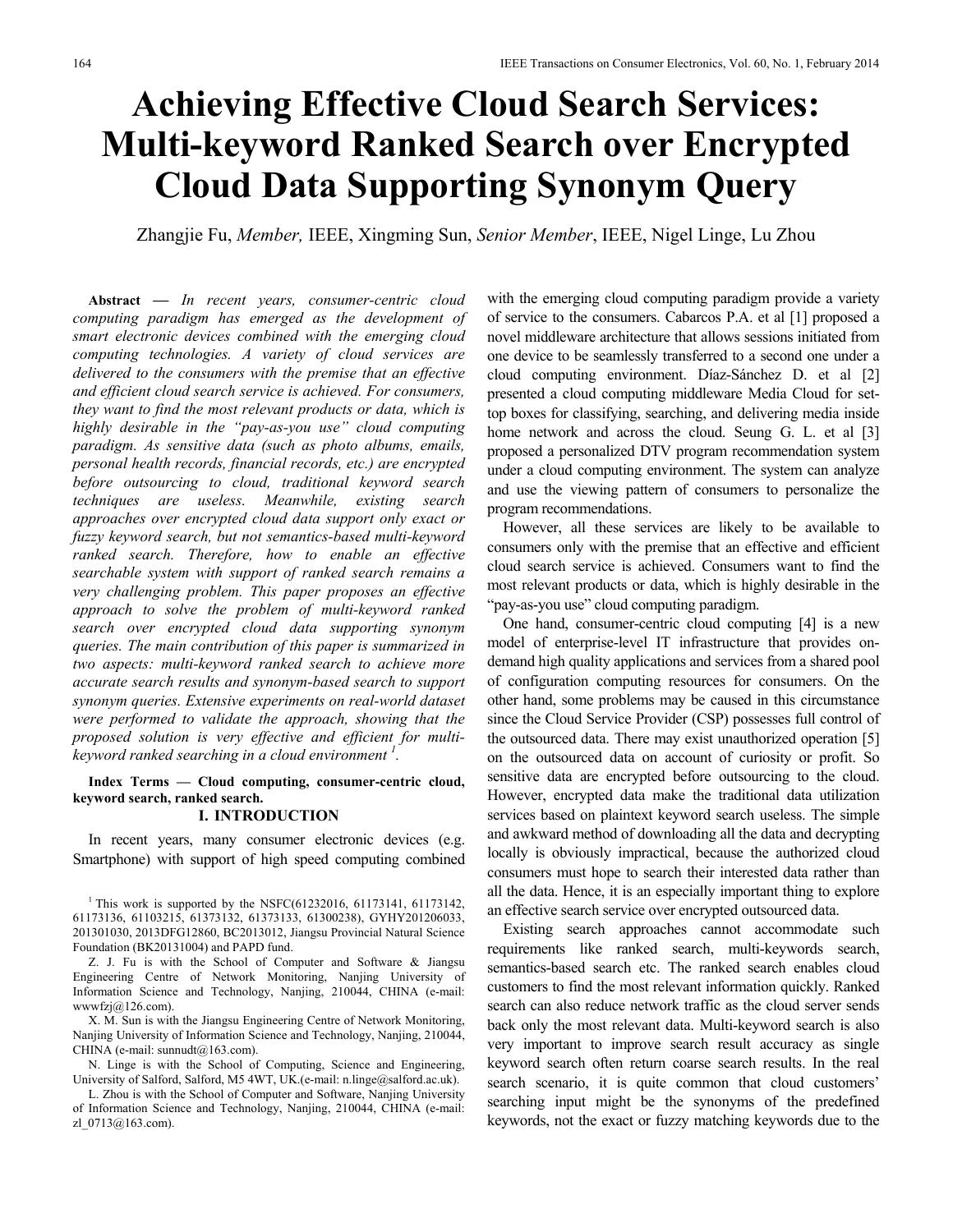possible synonym substitution (reproduction of information content), such as commodity and goods, and/or her/his lack of exact knowledge about the data. The existing searchable encryption schemes support only exact or fuzzy keyword search. That is, there is no tolerance of synonym substitution and/or syntactic variation which, on the other hand, are typical user searching behaviours and happen very frequently. Therefore, synonym-based multi-keyword ranked search over encrypted cloud data remains a very challenging problem.

To meet the challenge of effective search system, this paper proposes a practically efficient and flexible searchable scheme which supports both multi-keyword ranked search and synonymbased search. To address multi-keyword search and result ranking, Vector Space Model (VSM) [6] is used to build document index, that is to say, each document is expressed as a vector where each dimension value is the Term Frequency (TF) weight of its corresponding keyword. A new vector is also generated in the query phase. The vector has the same dimension with document index and its each dimension value is the Inverse Document Frequency (IDF) weight. Then cosine measure can be used to compute similarity of one document to the search query. To improve search efficiency, a tree-based index structure which is a balance binary tree is used. The searchable index tree is constructed with the document index vectors. So the related documents can be found by traversing the tree.

The contributions of this paper are summarized as follows:

(1) For the first time, a semantics-based multi-keyword ranked search technology over encrypted cloud data which supports synonym queries is proposed. The search results can be achieved when authorized cloud customers input the synonyms of the predefined keywords, not the exact or fuzzy matching keywords, due to the possible synonym substitution and/or her lack of exact knowledge about the data.

(2) By incorporating the state-of-art text feature extraction technique TFIDF (term frequency-inverse document frequency), an enhanced semantic feature extraction method E-TFIDF is proposed. The E-TFIDF algorithm, which can extract the most representative keywords from outsourced text documents, improves the accuracy of search results.

(3) Extensive experiments on the real-world dataset further show the effectiveness and efficiency of proposed solution.

In the remainder of this paper, the following information is presented: In Section II, related research is discussed. Then, problem formulation is described in Section III. In Section IV, the proposed method for building keyword set extended by synonym in cloud is presented in detail. Section V presents the proposed search schemes. Performance analysis is presented in Section VI. Finally, in Section VII, the paper concludes with some suggestions for future work.

## **II. RELATED WORK**

#### *A.Consumer-centric Cloud Services*

Cabarcos P.A. et al [1] in 2012 proposed a novel middleware architecture that allows sessions initiated from one device to be seamlessly transferred to a second one under a cloud computing

environment. Díaz-Sánchez D. et al [2] presented a cloud computing middleware Media Cloud for Set-top boxes for classifying, searching, and delivering media inside home network and across the cloud. Seung Gwan Lee et al [3] proposed a personalized DTV Program Recommendation system under a cloud computing environment. The system can analyze and use the viewing pattern of consumers to personalize the program recommendations. Grzonkowski S. et al [7] proposed a user centric approach to authentication for home networks. This approach enables the sharing of personalized content and more sophisticated network-based services over a conventional TCP/IP infrastructure. Sanchez R. et al [8] proposed an IdM architecture based on privacy and reputation extensions to enable the global scalability and usability for consumer cloud computing paradigm. However, all these services are likely to be available to consumers only with the premise that an effective and efficient cloud search service is achieved.

#### *B. Searchable Encryption in Cloud*

To apply the searchable encryption to cloud computing, some researchers have been studying further on how to search over encrypted cloud data efficiently. Li et al. [9] firstly proposed a fuzzy keyword search scheme over encrypted cloud data, which combines edit distance with wildcard-based technique to construct fuzzy keyword sets, to address problems of minor typos and format inconsistence. Wang et al. [10] proposed a ranked search scheme, in which by giving each keyword a weight TF-IDF, the cloud server can rank relevant data files with no knowledge of a specific keyword weight. But this scheme supports only single keyword search. Then Cao et al. [11] proposed a ranked scheme supporting multi-keyword, which uses a vector space model and characteristics of matrix to realize trapdoor unlinkablility and thereby preserves data privacy. Chai et al. [12] proposed a verifiable symmetric search encryption scheme, which can prove the correctness and completeness of results. Sun et al. [13] also proposed a multi-keyword ranked search scheme based on vector space model (VSM). The VSM can measure the similarity between document index vector and query vector and hence support more accurate ranked search results. But this scheme cannot support semantics-based search.

#### **III. PROBLEM FORMULATION**

# *A. The System Model*

The system model considered in the paper involves three different entities: the data owner, the data user and the cloud server, as illustrated in Fig.1. The data owner, individual or enterprise, has a document collection *DC* which will be outsourced into the cloud. The data owner encrypts *DC* in the form of *C* before outsourcing to the cloud. And for the purpose of searching interested data, the data owner will also generate a searchable index *I* based on a set of distinct keywords *W* extracted from *DC*. Then, the encrypted file collection *C* and searchable index *I* will be outsourced to the cloud together by the data owner. In the search stage, the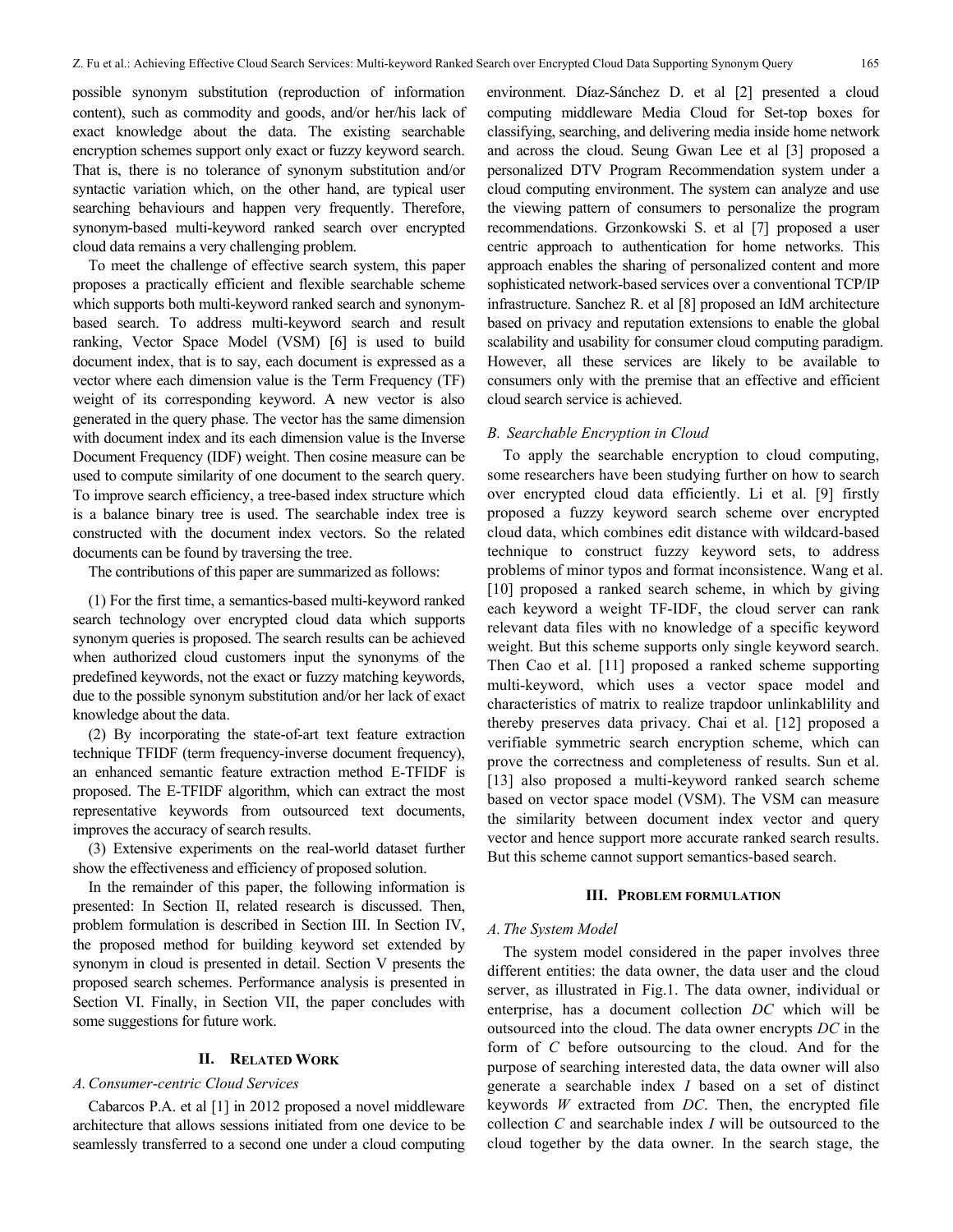system will generate an encrypted search trapdoor based on the keywords or the synonyms of the predefined keywords entered by the user (has been authorized by data owner). Given the trapdoor, the cloud server will search the index *I* and then return search results to the user. The search result is a set of encrypted documents containing the entered keywords, and they are well-ranked according to similarity measures. An additional feature provided by the system is that it can return a certain number of documents instead of all relevant documents. By sending a parameter *k* together with the search query, the user can get top-*k* most relevant documents.



**Fig. 1. Framework of the search over encrypted cloud data** 

#### *B.Notation*

- *DC* the plaintext document collection, expressed as a set of m documents  $DC = \{d \mid d_1, d_2, ..., d_m\}$ .
- *C* the encrypted form of *DC* stored in the cloud server, expressed as  $C = \{c \mid c_1, c_2, ... c_m\}$ .
- $\bullet$  *W* the keyword dictionary, including n keywords, expressed as  $W = \{w | w_1, w_2, ... w_n\}$ .
- *I* the searchable index tree generated from the whole document set *DC* . (Each leaf node in the index tree is associated with a document in *DC* .)
- $D_d$  the index vector of document *d* for all the keywords in *W* .
- $Q$  the query vector for the keyword set  $\widetilde{W}$ .
- $\widetilde{D}_d$  the encrypted form of  $D_d$ .
- $\tilde{Q}$  the encrypted form of *Q*.
- $f(sk, \cdot)$  —pseudorandom function (PRF), defined as:  ${0,1}^* \times sk \rightarrow {0,1}^k$ , *sk* is a secret key.<br>  $g(\cdot)$  —pseudorandom function (1)
- $g(\cdot;)$  —pseudorandom function (PRF), defined as:  $\{0,1\}^k \times \{0,1\}^- > \{0,1\}^l$ .
- $\widetilde{W}$  a subset of *W*, which represent the keywords in a search query, expressed as  $\widetilde{W} = \{w_{i1}, w_{i2},..., w_{i} \}$ .
- $T_{\widetilde{W}}$  the encrypted form of  $\widetilde{W}$ , in the form of  $T_{\widetilde{W}} = \{f(sk, w_{i1}), f(sk, w_{i2}), ..., f(sk, w_{it})\}.$
- $\lambda$  a static hash table for all keywords in *W*. There are *n* entries in  $\lambda$  and each entity is a tuple(key, value), in which the key is from a domain of exponential size, i.e., from  ${0,1}^k$  representing a keyword in *W*, and value is a ciphertext of a boolean value. For a key  $x$  in  $\lambda$ ,  $\lambda[x]$ is the value associated with key *x* .

#### *C.Preliminaries*

**Synonym expansion:** Synonyms are words with the same or similar meanings. In order to improve the accuracy of search results, the keywords extracted from outsourced text documents need to be extended by common synonyms, as cloud customers' searching input might be the synonyms of the predefined keywords, not the exact or fuzzy matching keywords due to the possible synonym substitution and/or her lack of exact knowledge about the data. A common synonym thesaurus is built on the foundation of the New American Roget's College Thesaurus (NARCT) [14]. Then the keyword set is extended by using the constructed synonym thesaurus.

**Rank function:** In information retrieval, a ranking function is usually used to evaluate relevant scores of matching files to a request. Among lots of ranking functions, the "*TF*×*IDF*" rule [6] is most widely used, where *TF* (term frequency) denotes the occurrence of the term appearing in the document, and *IDF* (inverse document frequency) is often obtained by dividing the total number of documents by the number of files containing the term. That means, *TF* represents the importance of the term in the document and *IDF* indicates the importance or degree of distinction in the whole document collection. Each document is corresponding to an index vector  $D_d$  that stores normalized *TF* weight, and the query vector *Q* stores normalized *IDF* weight. Each dimension of  $D_d$  or  $Q$  is related to a keyword in  $W$ , and the order is same with that in *W*, that is,  $D_d[i]$  is corresponding to keyword  $w_i$  in *W*. The similarity evaluation function [15] is employed for cosine measure. The notations used in similarity evaluation function are showed as follows:

•  $f_{d,j}$ , the TF of keyword  $W_j$  within the document *d*;

•  $f_i$ , the number of documents containing the keyword  $W_i$ ;

• *M*, the total number of documents in the document collection;

- *N* , the total number of keywords in the keyword dictionary;
- $W_{d,j}$ , the TF weight computed from  $f_{d,j}$ ;
- $w_{q,j}$ , the IDF weight computed from *N* and  $f_j$ ;

The definition of the similarity function is as follows:

$$
SC(Q, D_d) = \frac{\sum_{j=1}^{N} w_{q,j} \cdot w_{d,j}}{\sqrt{\sum_{j=1}^{N} (w_{q,j})^2} \cdot \sqrt{\sum_{j=1}^{N} (w_{d,j})^2}}
$$
(1)

Where  $w_{q,j} = 1 + \ln f_{d,j}$ ,  $w_{q,j} = \ln(1 + \frac{N}{f})$ . The normalized

$$
TF \text{ and } IDF \text{ weight are } \frac{w_{d,j}}{\sqrt{\sum_{j=1}^{N} (w_{d,j})^2}} \text{ and } \frac{w_{q,j}}{\sqrt{\sum_{j=1}^{N} (w_{q,j})^2}}
$$

respectively, and hence, the vector  $Q$  and  $D_d$  are both unit vectors.

**Searchable Index Tree:** Searchable index is a balance binary tree, a dynamic data structure, showed in Fig.2. Given the document collection  $DC = \{d \mid d_1, d_2, ..., d_m\}$  (each document  $d_i$  is corresponding to an identifier *i* and an index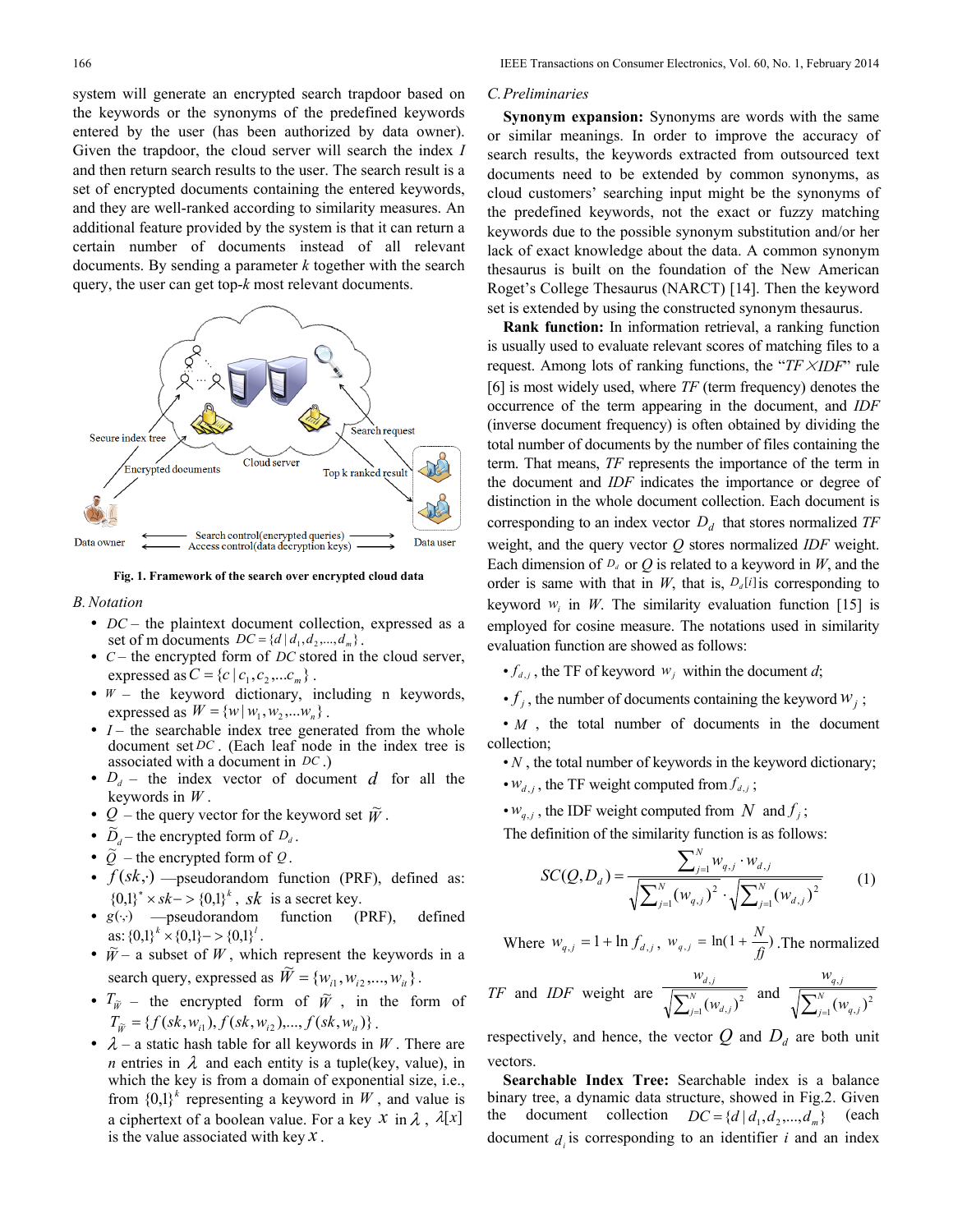vector  $D_{\mu}$ ), the index tree *I* can be built. The data structure is built using the procedure, which is expressed as buildIndex (*DC*), showed as follows:

(1)For each document  $d_i$ , in  $DC$ , a leaf node is generated, where stores identifier *i* and index vector  $D_{di}$  (the value of each dimension of  $D_{\mu}$  is a normalized *TF* weight).

(2)Then the tree is built following a postorder traversal with all leaf nodes generated in step (1). Each internal node *u* of the index tree stores an *n*-bit vector *D* (each dimension of *D* is corresponding to a keyword in *W* with the same order in  $D_{d}$ , i.e.  $D[i]$  is corresponding to  $w_i$ ). If there is at least one path from *u* to a leaf node storing identifier  $i$  and document  $d_i$  contains keyword  $w_j$  (that is to say,  $D_{di}[j] \neq 0$ ),  $D_{u}[i] = 1$ , otherwise  $D_{u}[i] = 0$ .

(3) This step introduces how to generate vector  $D$  in each internal node. Let *v* and *w* be the left child and right child of internal node *u* respectively, then  $D_u[i] = 1$  if  $D_v[i] = 1$  when *v* is an internal node ( $D_{di}[i] \neq 0$  when *v* is a leaf node and stores identifier *j*) or  $D_w[i] = 1$  when *w* is an internal node ( $D_{dy}[i] \neq 0$ , when *w* is a leaf node and stores identifier *j*), otherwise  $D_{\nu}[i] = 0$ .



**Fig. 2. The index tree for a document collection of m=8 documents and with n=5 keywords** 

**Tree-based Search Algorithm:** The sequential search process for keywords in a search request  $\widetilde{W}$  conducts as follows: the procedure starts from the root node and when arrives at an internal node *u*, if at least a keyword *w* in  $\widetilde{W}$  leads to  $D_{\nu}[k] = 1$  (*k* is the order number of *w* in *W*), it continues to search both subtrees of *u* , otherwise stops searching in the subtree  $T_u$  ( $T_u$  denotes the tree who's root is *u*) because none of leaf node in  $T_u$  contains keyword in search query. When arrive at a leaf node, the process computes the cosine value between the index vector stored in the leaf node and the query vector as the similarity score. The number of documents that contain the keyword in the search query are denoted as *r* . In the sequential search, the procedure will traverse as many paths as *r* . So, the search complexity is  $O(r \log m)$  as the height of a balance binary tree with *m* leaf nodes is  $\log m + 1$ .

# **IV. CONSTRUCTION OF KEYWORD SET EXTENDED BY SYNONYM IN CLOUD**

#### *A. Improved Keyword Extraction Method*

In order to search the interested data rather than all the data efficiently, keywords need to be extracted firstly from cloud data before outsourcing. This section proposes a new text feature weighting method that adds a new weighting factor to reflect the distinguishability of the keyword on the base of the original TFIDF (term frequency-inverse document frequency) method. The proposed method can extract keywords which can more accurately represent the features of text. TFIDF is calculated as:

$$
W_{ik} = TF \times IDF = TF \times \frac{1}{DF} = f_{ik} \times \log \frac{N}{n_k}
$$
 (2)

Where  $f_{ik}$  is the frequency of term  $i$  in a text,  $N$  is the total number of texts,  $n_k$  is the number of the texts which contain term *i*. However, the TFIDF method also has some problems. It could not effectively reflect the distinguishability of feature term between categories. Therefore, a new weighting factor needs to be added to the calculation of TFIDF to represent the categories distinguishability of feature term between categories.

Let *N* be the total number of texts in corpus, let *n* be the number of texts containing the term  $i$  in corpus, let  $E_i$  be the number of texts in the largest category containing the term  $i$ , let  $E<sub>2</sub>$  be the number of texts in the second largest category containing the term *i*. The new weighting factor  $C_d$ is added to the formula of TFIDF, the improved formula is as follows:

$$
W'_{ik} = TF \times IDF \times C_d = TF \times \frac{1}{DF} \times C_d
$$
  
=  $f_{ik} \times \log \frac{N}{n_k} \times \frac{E_i - E_2}{n}$  (3)

So the keywords are extracted from each outsourced text document by using the improved method. All keywords extracted from the same one text form one keyword subset, and all subsets form the keyword set at last. All the outsourced text documents can be expressed as follows:

file 1 : 
$$
k_{f_1}^1, k_{f_1}^2, ..., k_{f_1}^{n-1}, k_{f_1}^n
$$
;  
\nfile 2 :  $k_{f_2}^1, k_{f_2}^2, ..., k_{f_2}^{n-1}, k_{f_2}^n$ ;  
\n........  
\nfile  $(m-1)$  :  $k_{f_{m-1}}^1, k_{f_{m-1}}^2, ..., k_{f_{m-1}}^{n-1}, k_{f_{m-1}}^n$ ;  
\nfile  $m$  :  $k_{f_m}^1, k_{f_m}^2, ..., k_{f_m}^{n-1}, k_{f_m}^n$ .

#### *B.Building Keyword Set Extended by Synonym*

 $\int$  $\overline{1}$  $\vert$ ₹  $\overline{1}$  $\overline{1}$  $\overline{\mathcal{L}}$ 

In order to achieve a better semantics-based search algorithm for outsourced data, the keyword set need to be extended by common synonym.

Firstly, a common synonym thesaurus is built on the foundation of the New American Roget's College Thesaurus (NARCT) [14]. NARCT is decreased in quantity according to the following two principles: (1) Selecting the common words; (2) Selecting the words which can be semantically substituted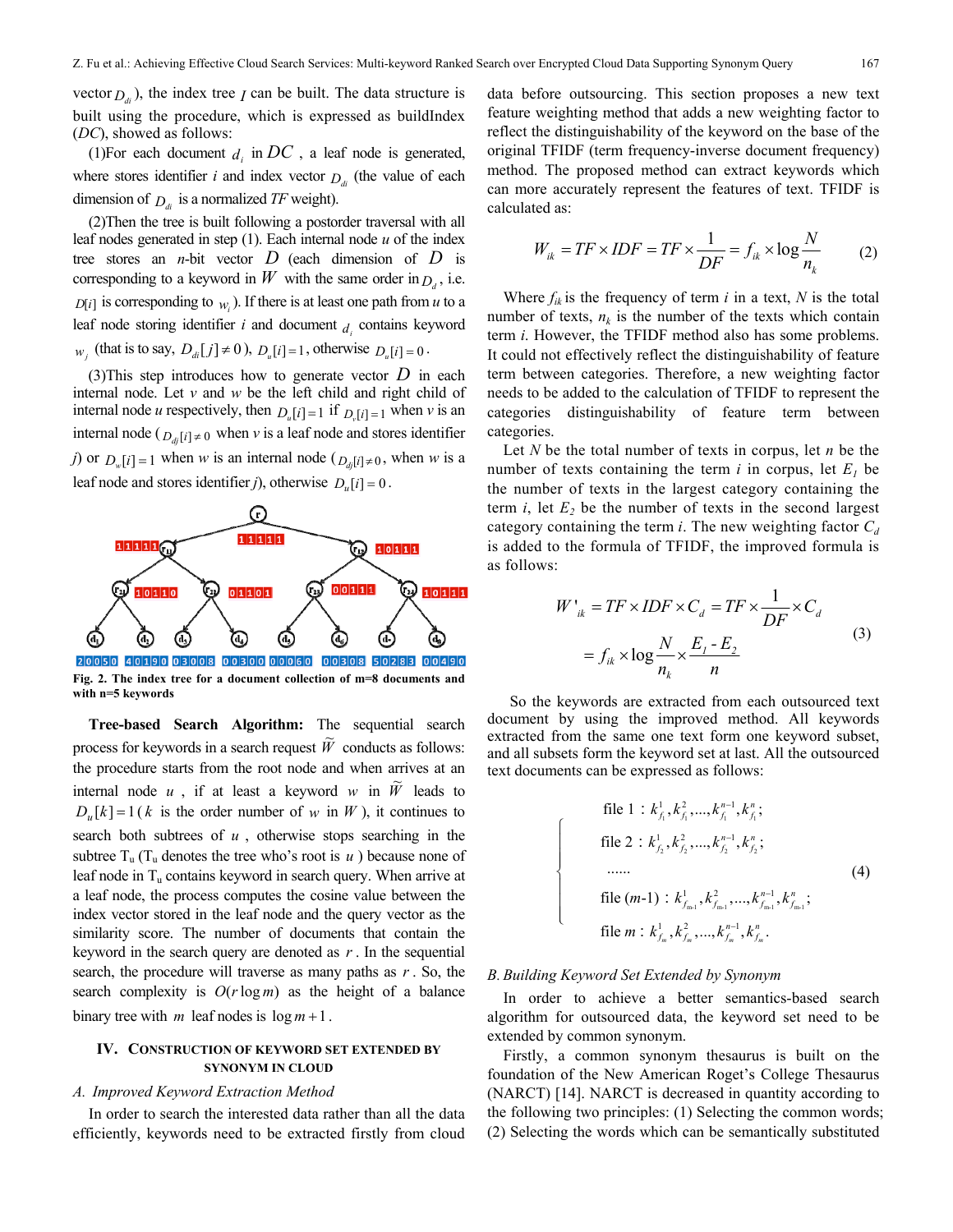completely. The constructed synonym set contains a total of 6353 synonym groups after the reduction.

Secondly, the keyword set is extended by using the constructed synonym thesaurus. The new keyword set containing synonym is shown as follows:

file 1 : 
$$
k_{f_1}^1
$$
 or  $s_1$ ,  $k_{f_1}^2$  or  $s_2$ , ...,  $k_{f_1}^{n-1}$  or  $s_{n-1}$ ,  $k_{f_1}^n$  or  $s_n$ ;  
\nfile 2 :  $k_{f_2}^1$  or  $s_1$ ,  $k_{f_2}^2$  or  $s_2$ , ...,  $k_{f_2}^{n-1}$  or  $s_{n-1}$ ,  $k_{f_2}^n$  or  $s_n$ ;  
\n........  
\nfile (m-1) :  $k_{f_{m1}}^1$  or  $s_1$ ,  $k_{f_{m1}}^2$  or  $s_2$ , ...,  $k_{f_{m1}}^{n-1}$  or  $s_{n-1}$ ,  $k_{f_{m1}}^n$  or  $s_n$ ;  
\nfile m :  $k_{f_m}^1$  or  $s_1$ ,  $k_{f_m}^2$  or  $s_2$ , ...,  $k_{f_m}^{n-1}$  or  $s_{n-1}$ ,  $k_{f_m}^n$  or  $s_n$ .  
\n(5)

Where  $s_1$  represents the synonym of  $k_f^1$ . If a keyword has two or more synonyms, then all synonyms are added into the keyword set. The repetitive keywords are deleted to reduce the burden of storage. At last, a simplified keyword set and corresponding keyword scoring table are constructed.

## **V. EFFICIENT RANKED SEARCH SCHEME**

This section will firstly describe a basic scheme in detail, and then present an enhanced scheme to further protect the sensitive frequency information from leakage. To design efficient multi-keyword ranked search schemes based on synonym, a four step procedure including {**Setup, GenIndex**  $(DC, SK, sk)$ , **GenQuery**  $(\widetilde{W}, SK)$ , **Search**  $(I, \widetilde{Q}, T_{\widetilde{W}}, k)$  } is performed.

#### *A. The Basic Scheme*

# **Setup**

In this phase, the system is initialized. The data owner generates the secret key *SK* and picks a random key *sk* . The *SK* includes: (1) A n-bit randomly generated vector *S* ; (2) Two n<sup>\*</sup>n invertible matrices  ${M_1, M_2}$ . Hence, *SK* is in the form of a 3-tuple as  ${S, M_1, M_2}$ .

# $GenIndex(DC, SK, sk)$

The data owner calls procedure buildindex(*DC*). Then, every document index vector  $D_d$  is splitted into two random vectors as  ${D'_d, D''_d}$ . The splitting procedure is expressed as follow: take S as the splitting indicator, if the *j*-th bit of S is 0,  $D'_d[j]$  and  $D''_d[j]$  are set as the same as  $D_d[j]$ ; if the j-th bit of *S* is 1,  $D'_d[j]$  and  $D''_d[j]$  are set randomly so long as their sum is equal to  $D_d[j]$ . So, the encrypted index vector  $\widetilde{D}_d$  is denoted as  $\widetilde{D}_d = \{M_1^T D'_d, M_2^T D''_d\}$ . Store  $\widetilde{D}_d$  at the leaf node that stores correspondent  $D_d$  and delete  $D_d$ . For each internal node *u* in the index tree, a hash table  $\lambda$  is generated. There are *n* tuples (key, value) in  $\lambda$ , and for every i=1,2...n, set  $\lambda_u[f(sk, w_i)] = g(f(sk, w_i), D_u[i])$ . Store  $\lambda_u$  in internal

node  $u$  and delete  $D_u$ . Finally, the encrypted searchable index tree *I* is generated.

# $GenQuery (\widetilde{W}, \widetilde{SK})$

With *t* keywords of interest in  $\widetilde{W}$ , the query vector  $Q$  is generated where each dimension is a normalized IDF weight  $w_{q,j}$ . Specifically, if  $w_i$  is in  $\widetilde{W}$ , set  $Q[i] = w_{q,i}$ , otherwise set  $Q[i] = 0$ . Next,  $Q$  is split into two random vectors as  ${Q', Q''}$  with the similar splitting procedure used for document index vector. The difference is that if the *j*-th bit of *S* is 0,  $Q'$ [ *j*] and  $Q''$ [ *j*] are set randomly so long as their sum is equal to  $Q[j]$ ; if the *j*-th bit of *S* is 1,  $Q'[j]$  and  $Q''[j]$  are set as the same as  $Q[j]$ . Then, the encrypted query vector  $\tilde{Q}$ is in the form of  ${M_1}^{-1}Q', {M_2}^{-1}Q''$  . Next,  $T_{\tilde{W}} = \{f(sk, w_{i1}), f(sk, w_{i2}), ..., f(sk, w_{it})\}$  is produced by encrypting each item in  $\widetilde{W}$ . Finally, the  $\{T_{\widetilde{W}}, \widetilde{Q}\}$  is sent to the cloud server.

 $\textbf{Search}(I, \widetilde{\mathcal{Q}}, T_{\widetilde{W}}, k)$ 

The cloud server follows the search algorithm expressed in section III. Let  $u$  be an internal node in  $I$ , and let  $a_t = D_u[f(s k, w_t)]$  for each item in  $T_{\tilde{w}}$ . If exist at least one  $a_t$  satisfies  $Dec(f(s_k, w_t), a_t) = 1$ , the procedure continue to search *u*'s all children. When arrive at a leaf node, the procedure obtains the encrypted document vector  $\tilde{D}_d$  and compute the similarity of  $\tilde{D}_d$  and  $\tilde{Q}$  using the following formula.

$$
SC(\tilde{Q}, \tilde{D}_d)
$$
  
= { $M_1^{-1}Q', M_2^{-1}Q''$ } \t { $M_1^{T}D'_d, M_2^{T}D''_d$ }  
=  $Q' \cdot D'_d + Q'' \cdot D''_d$   
=  $Q \cdot D_d$  (6)

# *B. The Enhanced Scheme*

In the basic scheme, the keyword privacy leakage is possible in the known background model because the cosine value calculated from encrypted vector  $\tilde{D}_d$  and  $\tilde{Q}$  is equal to the one form vector  $D_d$  and Q. For the purpose of eliminating such equality property, some dummy keywords can be used. To be specific, all vectors (including document index vectors and query vectors) are extended to  $(n+U)$ -dimensions, where *U* is the number of dummy keywords and each extended dimension is corresponding to a dummy keyword. The only difference between the basic scheme and enhanced scheme is that several dummy keywords are introduced in enhanced scheme to protect similarity scores. The details in the enhanced scheme are not repeated here.

 $\int$  $\mathbf{I}$  $\mathbf{I}$  $\mathbf{I}$ ₹  $\mathbf{I}$  $\mathbf{I}$  $\mathbf{I}$  $\overline{\mathfrak{l}}$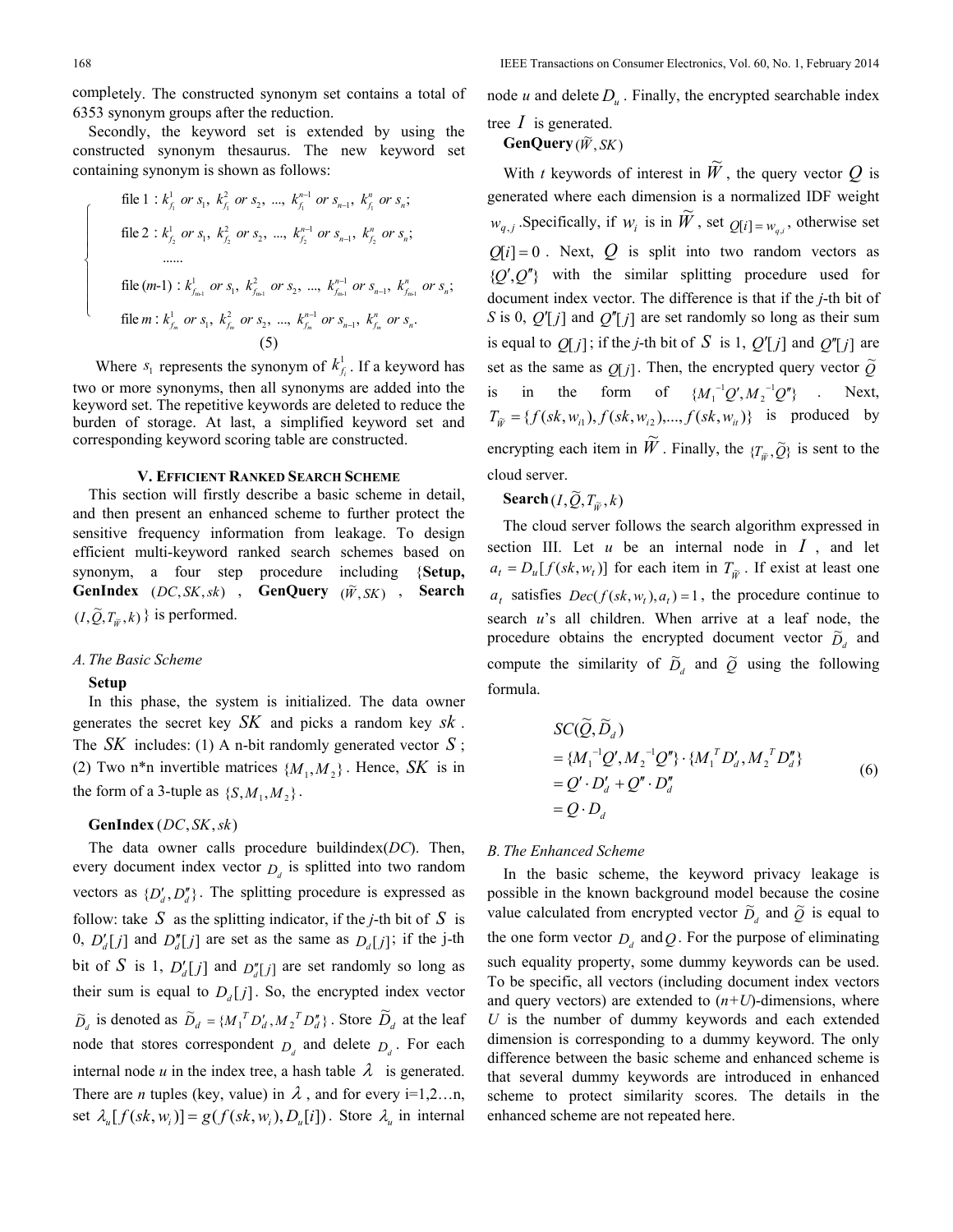# *C.Privacy-Preserving*

(1) Index confidentiality and Query confidentiality: Note that the only difference between the basic scheme and enhanced scheme is that several dummy keywords are introduced in enhanced scheme to protect similarity scores. Though dummy keywords result in extended dimension of related vectors and matrices, the main cryptographic method is same in two schemes. Hence, the enhanced scheme can protect index confidentiality and query confidentiality in both two threat models.

(2) Query unlinkability: As some dummy keywords are introduced, the randomly selected number  $\varepsilon$  will allow the enhanced scheme produce different similarity scores even for the same search keywords. The value of  $\varepsilon$  can be adjusted to control the level of variance thus the level of unlinkability. Hence, query unlinkability is much enhanced compared with the basic scheme to the extent that it is hard for the attacker to link the queries. However, since access pattern is not actively protected accounting for efficiency, the returned results from the same request will always bear some similarity which could be exploited with powerful statistical analysis by the very motivated cloud server. This is a trade-off that one has to make between efficiency and privacy.

# **VI. PERFORMANCE ANALYSIS**

The overall performance of the proposed schemes is estimated by implementing the search system on a cloud server. The document set is built from the real data set: Reuters News stories. This dataset is a collection of 18, 821 newsgroup documents including 11, 293 train documents and 7, 528 test documents. The performance of the scheme is evaluated regarding the accuracy of the proposed keyword extraction method, as well as the performance of the proposed search approach.

# *A.Performance of Keyword Extraction Method*

In order to verify the effectiveness of the improved E-TFIDF, KNN (K Nearest Neighbor) classifier is used to train and predict the category labels of documents. Two steps are performed as follows:

(1) Train documents are firstly trained using KNN classifier, and then a classification result is achieved; (2) Test document is classified according to the similarity of the test document and classifier.

The similarity of text vectors can be measured by cosine of vectorial angle. The greater cosine is, the higher similarity is. The cosine of vectorial angle can be expressed as:

$$
\cos(d_i, d_j) = \frac{\sum_{k=1}^n (a_k^j * a_k^i)}{\sqrt{\sum_{k=1}^n (a_k^j)^2} \times \sqrt{\sum_{k=1}^n (a_k^j)^2}}
$$
(7)

Where  $d_i(a_1^i, a_2^i, \cdots, a_n^i)$  and  $d_j(a_1^j, a_2^j, \cdots, a_n^j)$  represent two text vectors. If  $cos(d_i, d_j) > \partial (\partial \text{ is a threshold})$ , there is a high similarity between  $d_i$  and  $d_i$ .

The Macro *F1* is used to measure the classification accuracy, and it is calculated as follows:

$$
Macco\_F1 = \sum_{i=1}^{m} \frac{N_i}{N} \times F1 = \sum_{i=1}^{m} \frac{N_i}{N} \times P(C_i \mid t) \frac{2 \times precision_i \times recall_i}{precision_i + recall_i}
$$
(8)

Where *N* represents the number of test documents, *m*  represents the number of categories, *Ni* represents the number of test documents which belong to *i-*th category, *precisioni* represents the accuracy rate of *i*-th category, and *recall<sub>i</sub>* represents the recall rate of *i-*th category.

The classification accuracy of the improved method and the original method combining with KNN algorithm are shown in the following Fig. 3. It shows that the Macro *F1* of the improved method combining with KNN algorithm is higher than the original method combining with KNN algorithm. The maximum Macro *F1* value of original method is 90.382 which is lower than the proposed method. In addition, the standard deviation of the proposed method is lower than original method, which shows that the proposed method reduces dependence on the number of features. Therefore, it shows that the improved method  $TF \times IDF \times C_d$  could accurately extract keywords from texts.



Using the improved E-TFIDF method, keywords are extracted from the Reuters News stories of 18, 821 newsgroup documents. Total number of the extracted keywords is 106,715, and the final number of distinct keywords in keyword set is 46,153 with the average word length 5.63 after removing the repeated keywords.

# *B.Efficiency of Index Tree Construction*

Given the keyword set constructed using synonym-based method, the time cost of index tree construction for the basic scheme and enhanced scheme is measured. It is obvious that the time cost of the index tree construction is mainly affected by the number of documents in the dataset and keywords in dictionary. For each internal node in the searchable index tree, the major computation is the encryption of the hash table, the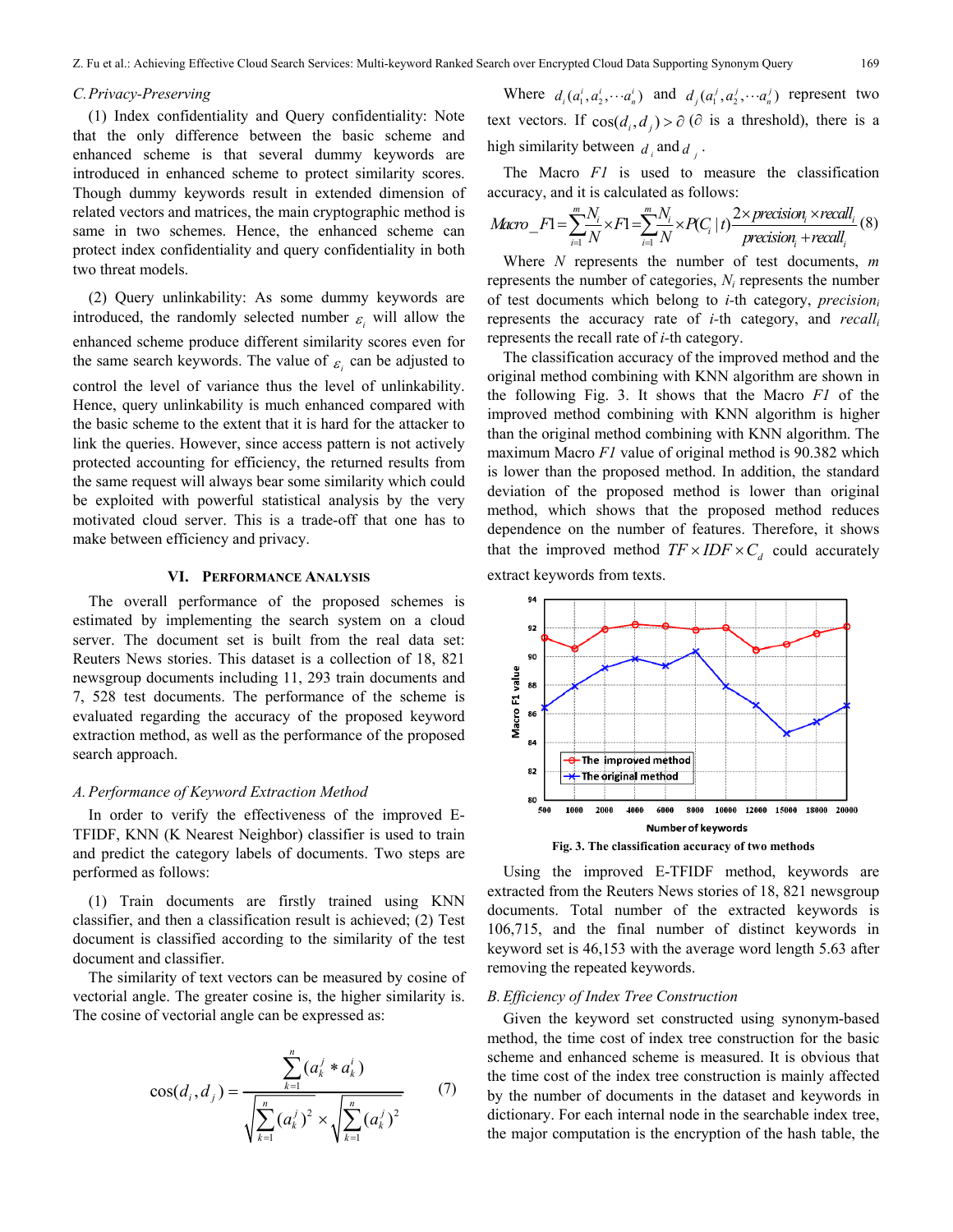time cost of which is proportional to the number of keywords in the dictionary. And for each leaf node in the index tree, the main computation is the encryption of the document index vector, which mainly depends on the time cost for two multiplications of a  $H \times H$  matrix and an *H* -dimension vector where *H* is *n* in basic scheme and *H* is  $n+U$  in enhanced scheme. And the whole number of nodes in the index tree (or the layers of the tree) is related to the number of documents in the dataset.

Fig. 4 indicates that the time cost for constructing index tree is proportional to the number of keywords in the dictionary with the same size of dataset. It can be shown that the index tree construction time of the enhanced scheme is a little more than the basic scheme account for the dimension extension. Although the time cost for constructing index tree is not an ignorable overhead for the data owner, it is a one-time operation before data outsourcing. In addition, the storage overhead of the index tree for the different sizes of dictionary with the fixed size of dataset m=18, 821 is shown in Fig. 5, which indicates that the sizes of index tree are very close in two schemes. However, the storage space is not a main problem in the cloud computing environment, because the index data only consume a small amount of storage space.



**Fig. 4. Index tree construction time for the basic scheme and enhanced scheme** 



**Fig. 5. Index storage cost of the basic scheme and enhanced scheme** 

# *C.Search Efficiency*

In this section, the performance of search scheme is evaluated as the number of documents increases. The search process, which is implemented by the cloud server, is composed by computing the similarity scores of relevant documents and result ranking based on these scores. Fig. 6 shows the search time for the basic scheme and enhanced scheme. Let *r* represent the number of documents including the search keywords. Fig. 6 shows that the search time is mainly depends on the number of documents in the dataset when *r* is fixed and the time cost of two schemes is similar.



**Fig. 6. Search time for the basic scheme and enhanced scheme (For the different size of dataset with the same number of documents including search keywords, r=100)** 

# *D.Precision and Privacy*

In the enhanced scheme, similarity scores of related documents will be not exactly accurate since dummy keywords are introduced to protect keyword privacy. The definition of "precision" proposed by N. Cao et al [11] is employed to evaluate the accuracy of search result in enhanced scheme. Specifically, "precision" is defined as  $P_k = k'/k$ , where *k* is the number of ranked documents returned by the cloud server and *k*' is the number of real topk documents in *k* returned documents. Fig. 7(a) shows that the precision is affected by the standard deviation  $\sigma$  of the random variable  $\varepsilon$  and the effectiveness of the enhanced scheme is not affected much with a small  $\sigma$ . That is to say, cloud customer can enjoy nearly the same search result as basic scheme with a smaller  $\sigma$ . The "rank privacy" is also affected by the value of  $\sigma$ , where "rank privacy" is also proposed by N. Cao et al [11]. Namely, the "rank privacy" at point *k* is defined as the average rank perturbation  $\tilde{p}_k$  for each document *d* in the returned documents, expressed as  $\widetilde{P}_k = \sum \widetilde{p}_d / k^2$ .  $\widetilde{p}_d$  is denoted as  $|r_d - \widetilde{r}_d|$ , where  $r_d$  is the rank number of document *d* in the returned Top-k documents and  $\widetilde{r}_d$  is its rank number in the real ranked documents. Fig. 7(b) indicates that with a large  $\sigma$ , the enhanced scheme will enjoy better capacity of protect rank information.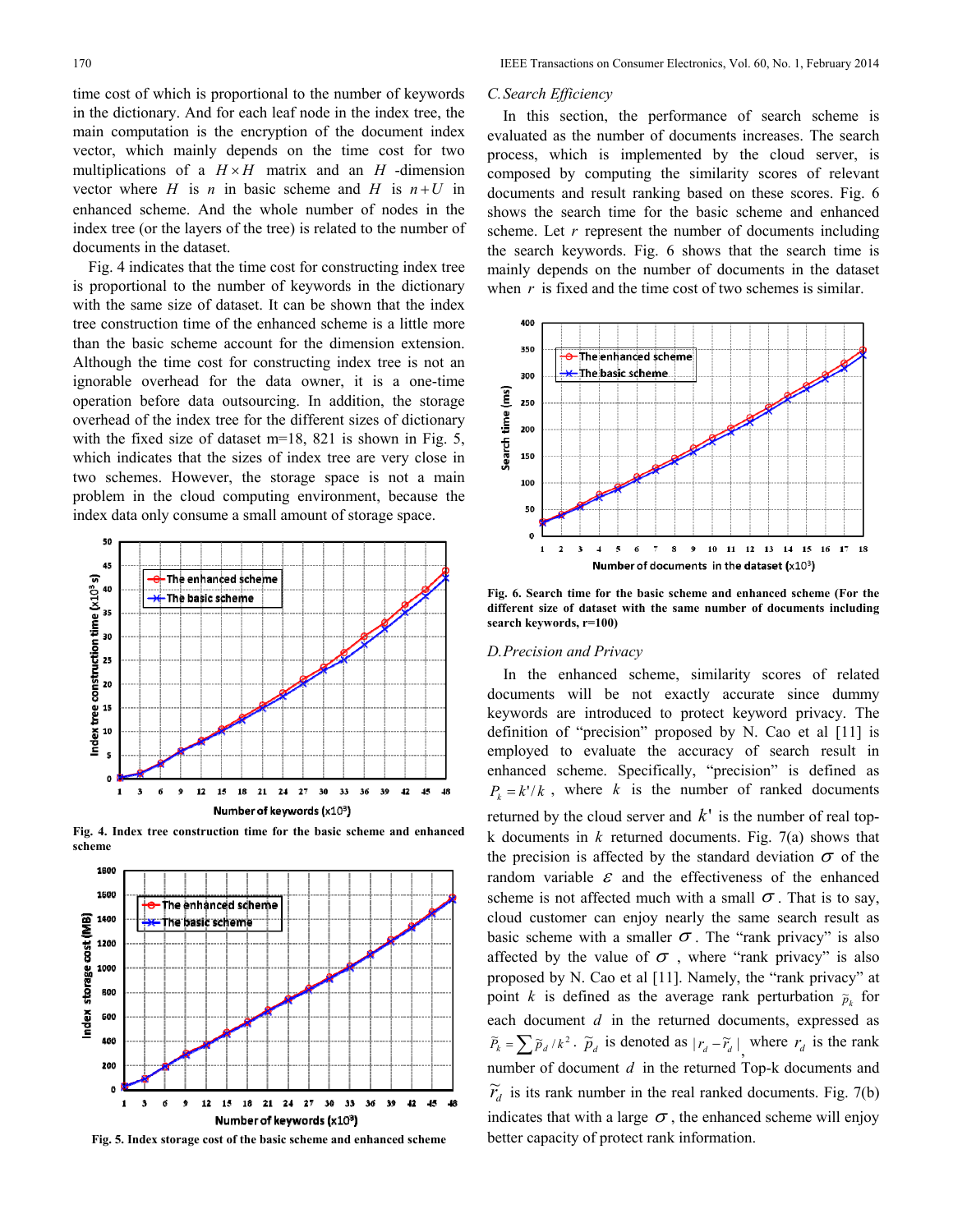

Fig.7. With different standard deviation  $\sigma$  selected for the random variable  $\mathcal E$ , there exists tradeoff between (a) Precision and (b) Rank **privacy in the enhanced scheme.** 

## **VII. CONCLUSION**

This paper, for the first time, proposes an effective approach to solve the problem of synonym-based multikeyword ranked search over encrypted cloud data. The main contributions are summarized in two aspects: synonym-based search and similarity ranked search. The search results can be achieved when authorized cloud customers input the synonyms of the predefined keywords, not the exact or fuzzy matching keywords, due to the possible synonym substitution and/or her lack of exact knowledge about the data. The vector space model is adopted combined with cosine measure, which is popular in information retrieval field, to evaluate the similarity between search request and document. Finally, the performance of the proposed schemes is analyzed in detail, including search efficiency and search accuracy, by the experiment on real-world dataset. The results show that the proposed solution is very efficient and effective in supporting synonym-based searching.

The next work is to research semantics-based search approaches over encrypted cloud data that support syntactic transformation, anaphora resolution and other natural language processing technology. The aim is that cloud consumers can search the most relevant products or data by using the designed system.

## **REFERENCES**

- [1] P.A. Cabarcos, F.A. Mendoza, R.S. Guerrero, A.M. Lopez, and D. Diaz-Sanchez, "SuSSo: seamless and ubiquitous single sign-on for cloud service continuity across devices," *IEEE Trans. Consumer Electron.,*vol. 58, no. 4, pp. 1425-1433, 2012.
- [2] D. Diaz-Sanchez, F. Almenarez, A. Marin, D. Proserpio, and P.A. Cabarcos, "Media cloud: an open cloud computing middleware for content management," *IEEE Trans. Consumer Electron.,* vol. 57, no. 2, pp. 970-978, 2011.
- [3] S. G. Lee, D. Lee, and S. Lee, "Personalized DTV program recommendation system under a cloud computing environment," *IEEE Trans. Consumer Electron.,* vol. 56, no. 2, pp. 1034-1042, 2010.
- [4] L. M. Vaquero, L. Rodero-Merino, J. Caceres, and M. Lindner, "A break in the clouds: towards a cloud definition," *ACM SIGCOMM Comput. Commun. Rev.,* vol. 39, no. 1, pp. 50-55, 2009.
- [5] S. Kamara, and K. Lauter, "Cryptographic cloud storage," *FC 2010 Workshops, LNCS 6054,* PP. 136-149, Jan. 2010.
- [6] I. H. Witten, A. Moffat, and T. C. Bell, *Managing gigabytes: Compressing and indexing documents and images,* Morgan Kaufmann Publishing: San Francisco, May 1999, PP. 36-56.
- [7] S. Grzonkowski, and P. M. Corcoran, "Sharing cloud services: user authentication for social enhancement of home networking," *IEEE Trans. Consumer Electron.,* vol. 57, no. 3, pp. 1424-1432, 2011.
- [8] R. Sanchez, F. Almenares, P. Arias, D. Diaz-Sanchez, and A. Marin, "Enhancing privacy and dynamic federation in IdM for consumer cloud computing," *IEEE Trans. Consumer Electron.,* vol. 58, no. 1, pp. 95-103, 2012.
- [9] J. Li, Q. Wang, C. Wang, N. Cao, K. Ren, and W. Lou, "Fuzzy keyword search over encrypted data in cloud computing," *Proceedings of IEEE INFOCOM'10 Mini-Conference*, San Diego, CA, USA, pp. 1-5, Mar. 2010.
- [10] C. Wang, N. Cao, J. Li, K. Ren, and W. Lou, "Secure ranked keyword search over encrypted cloud data," *Proceedings of IEEE 30th International Conference on Distributed Computing Systems (ICDCS)*, pp. 253-262, 2010.
- [11] N. Cao, C. Wang, M. Li, K. Ren, and W. Lou, "Privacy-preserving multikeyword ranked search over encrypted cloud data," *Proceedings of IEEE INFOCOM 2011*, pp. 829-837, 2011.
- [12] Q. Chai, and G. Gong, "Verifiable symmetric searchable encryption for semi-honest-but-curious cloud servers," *Proceedings of IEEE International Conference on Communications (ICC'12)*, pp. 917-922, 2012.
- [13] W. Sun, B. Wang, N. Cao, M. Li, W. Lou, and Y. T. Hou, "Privacypreserving multi-keyword text search in the cloud supporting similaritybased ranking," *ASIACCS 2013*, Hangzhou, China, May 2013, pp. 71-82, 2013.
- [14] P. D. Morehead, *The New American Roget's College Thesaurus in Dictionary Form*, 3rd ed., Signet Press: Seattle, 2002, pp. 10-900.
- [15] D. A. Grossman, and O. Frieder, *Information retrieval: algorithms and heuristics*, 2nd ed., Springer Publisher: Berlin, 2004, pp. 18-20.

#### **BIOGRAPHIES**



**Zhangjie Fu** received his BS in education technology from Xinyang Normal University, China, in 2006; received his MS in education technology from the College of Physics and Microelectronics Science, Hunan University, China, in 2008; obtained his PhD in computer science from the College of Computer, Hunan University, China, in 2012. Currently, he works as an assistant professor in College of Computer and Software, Nanjing University of Information Science and Technology,

China. His research interests include information systems, protocols, mobile systems and cloud computing.



**Xing Ming Sun** is a professor in the School of Computer and Software, Nanjing University of Information Science and Technology, China from 2011. He received the B.S.degree in Mathematical Science from Hunan Normal University and M.S. degree in Mathematical Science from Dalian University of Technology in 1984 and 1988, respectively. Then, he received the Ph.D degree in Computer Engineering from Fudan University in 2001. His research interests include mobile systems,

applications of networking technology, information systems, cryptography and ubiquitous computing.